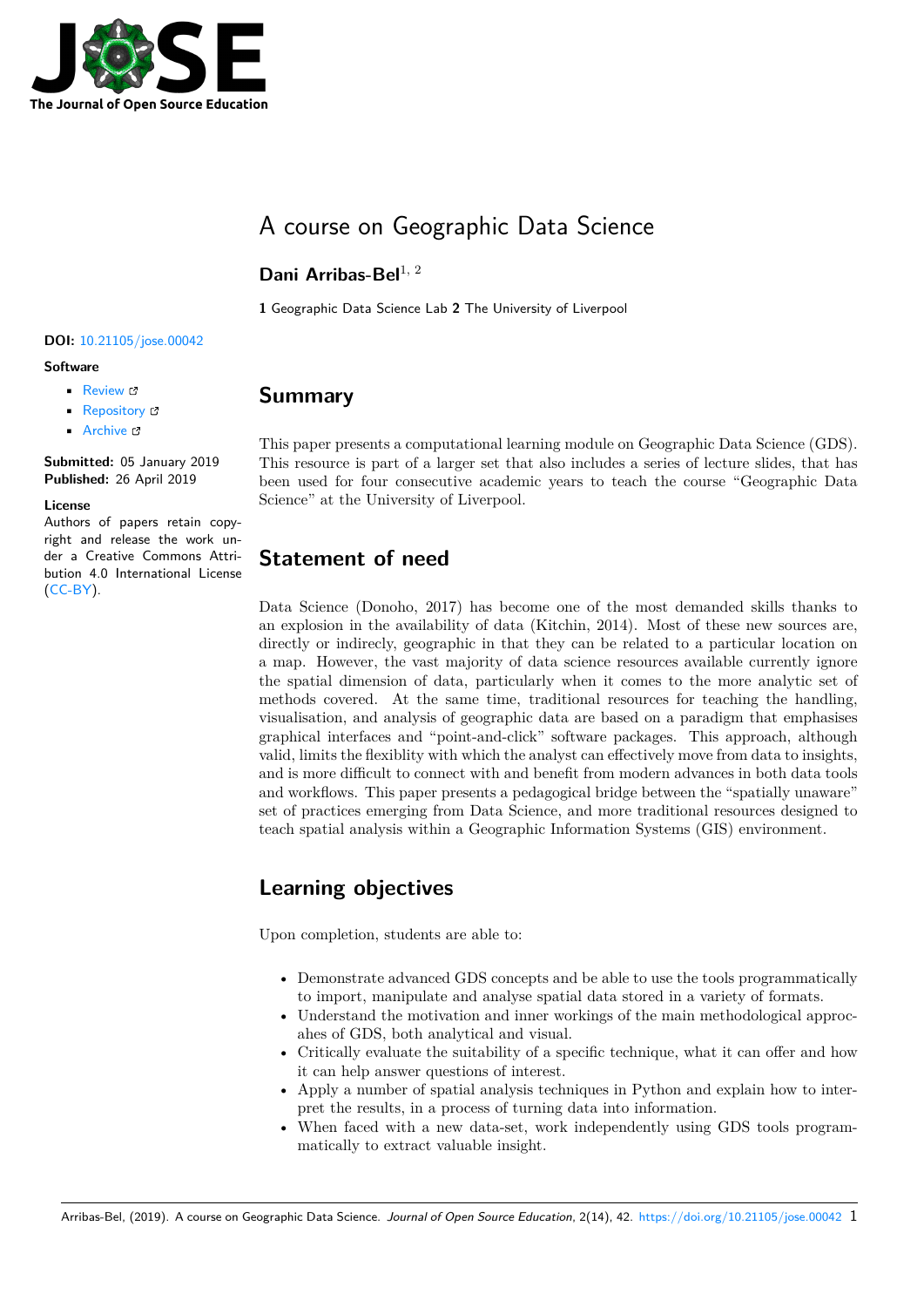

### **Content**

The module represents the computational element of a larger resource used in the delivery of the course "Geographic Data Science" at the University of Liverpool. Materials are organised and made available to the students through the course website, which can be found at:

#### http://darribas.org/gds18/

The content is organised in three main blocks, each of them with a similar amount of mate[rial, and designed to take sim](http://darribas.org/gds18/)ilar length in its delivery:

- The **first part** (notebooks lab\_00 to lab\_02) introduces the student to the main computational tools that will become the building blocks of the course. This includes the *Jupyter Notebook*, as well as the basics of non-spatial data manipulation and visualisation using pandas and matplotlib.
- The **second part** (notebooks lab\_03 to lab\_05) builds on the previous one and shows how several of the programming patterns learnt for non-spatial data apply directly, or very similarly, when the data provided have a spatial signature. In addition, this part uses Python programming, geopandas and pysal to introduce the student to building blocks of spatial analysis such as (choropleth) mapping and spatial weights matrices.
- The **third part** (notebooks lab\_06 to lab\_09) relies on the previous two to show the intuition and application of more advanced, explicitly spatial computational techniques. In particular, this set of notebooks covers exploratory spatial data analysis (ESDA, Anselin, 1999), point patterns (Boots & Getis, 1988), and unsupervised learning, including both geodemographic analysis (Harris, Sleight, & Webber, 2005) as well as regionalisation algorithms (Duque, Ramos, & Suriñach, 2007) that impose an additional spatial constraint.

Taken altogether, the computational module can be seen as a collection of independent learning objects (Norman & Porter, 2007) that can be used individually or repurposed for different contexts, but that also form a coherent learning program that allows the student to progress from basic to more advanced concepts in both Geographic Data Science and Python programming.

### **Instructional design**

There are ten Jupyter notebooks, each covering materials that would usually be presented to the student at a rate of one per week. Since the course expects no previous knowledge on the core theoretical concepts, students first attend a 1h lecture every week where the main ideas behind each notebook are presented, and they are encouraged to examine the notebook before the computer lab (2h/week), following a semi-flipped classroom approach (Lage, Platt, & Treglia, 2000). In the lab, following an enquiry-based learning approach (Hutchings, 2006), they are expected to work individually and at their own pace through each notebook. The student-centered character of the course is complemented through two channels of support. First, within the lab, at least one instructor for every 15 students answers questions one-on-one or in small groups. Second, the class has access to an online discussion forum monitored by the course leader. Within this environment, students are encouraged to post not only questions but also responses both to other students and to their original enquiry, in case they solve it themselves.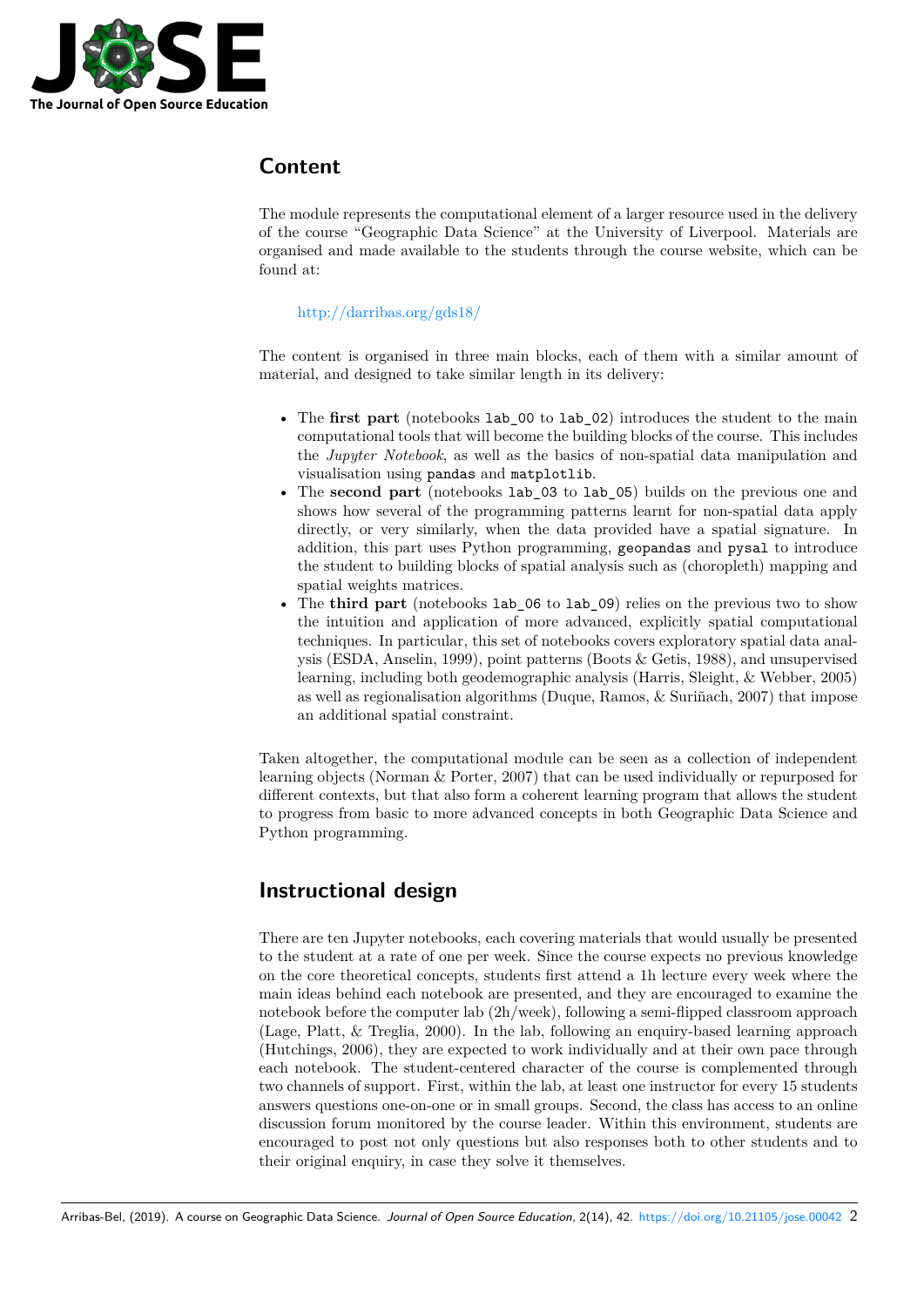

Each notebook is conceived as a self-contained computational narrative where theoretical concepts are threaded with programming illustrations. The aim of this strategy is twofold. On the one hand, the programming element presents a vehicle for the student to experiment with more abstract ideas, as well as to illustrate their relevance in practical applications using real world data. On the other hand, the geographic and data science topics covered in class act as a specific case in which several programming techniques such as loops, variables and functions, are used. By embedding these more general notions into a particular context, students are able to experience their utility as tools to solve problems they may face, rather than as abstract computational ideas. In addition, the self-contained nature of each notebook facilitates their use in a variety of contexts, from a full-fledged semester course such as "Geographic Data Science", to shorter intensive bootcamps, or even as repurposed show'n'tell independent master classes.

# **Experience of use**

The materials in this computational resource have been used, updated and maintained for over three years, since the first iteration of "Geographic Data Science" (http://dar ribas.org/gds15/) was delivered. In this time, the materials have been repurposed for a multiplicity of contexts, with different goals and for different audiences. Most of these experiences fall under the following two scenarios:

- **[Semester-lon](http://darribas.org/gds15/)g course**: for four consecutive years (2015, 2016, 2017, and 2018), these materials have formed the computational backbone of the "Geographic Data Science" course taught at the University of Liverpool. The course is offered to Year 3 undergraduate students in Geography and Planning, and to MSc students across campus. Every year, a varying cohort from 80 to 120 [stude](http://darribas.org/gds15/)[nts wi](http://darribas.org/gds16/)t[h div](http://darribas.org/gds17/)erse [degree](http://darribas.org/gds18/)s of prior programming experience take the course.
- **Workshops**: the module has also provided building blocks to deliver intensive workshops of length between one half and three days. The audiences for these shorter events range from social scientists with experience in programming but not in geographic analysis, to practitioners with experience in GIS but not in programming. In all these cases, one or more of the notebooks have formed the basis of the materials used to deliver computer sessions. Modifications relate mostly to adjusting the length to fit into the required time, or swaping the data used to provide more relevant examples.

### **References**

Anselin, L. (1999). Interactive techniques and exploratory spatial data analysis. *Geographical Information Systems: principles, techniques, management and applications*, *1*, 251–264.

Boots, B. N., & Getis, A. (1988). *Point pattern analysis* (Vol. 8). Sage Publications, Inc.

Donoho, D. (2017). 50 years of data science. *Journal of Computational and Graphical Statistics*, *26*(4), 745–766. doi:10.1080/10618600.2017.1384734

Duque, J. C., Ramos, R., & Suriñach, J. (2007). Supervised regionalization methods: A survey. *International Regional Science Review*, *30*(3), 195–220. doi:10.1177/ 0160017607301605

Harris, R., Sleight, P., & Webber, R. (2005). *[Geodemographic](https://doi.org/10.1080/10618600.2017.1384734)s, GIS and neighbourhood targeting* (Vol. 7). John Wiley; Sons.